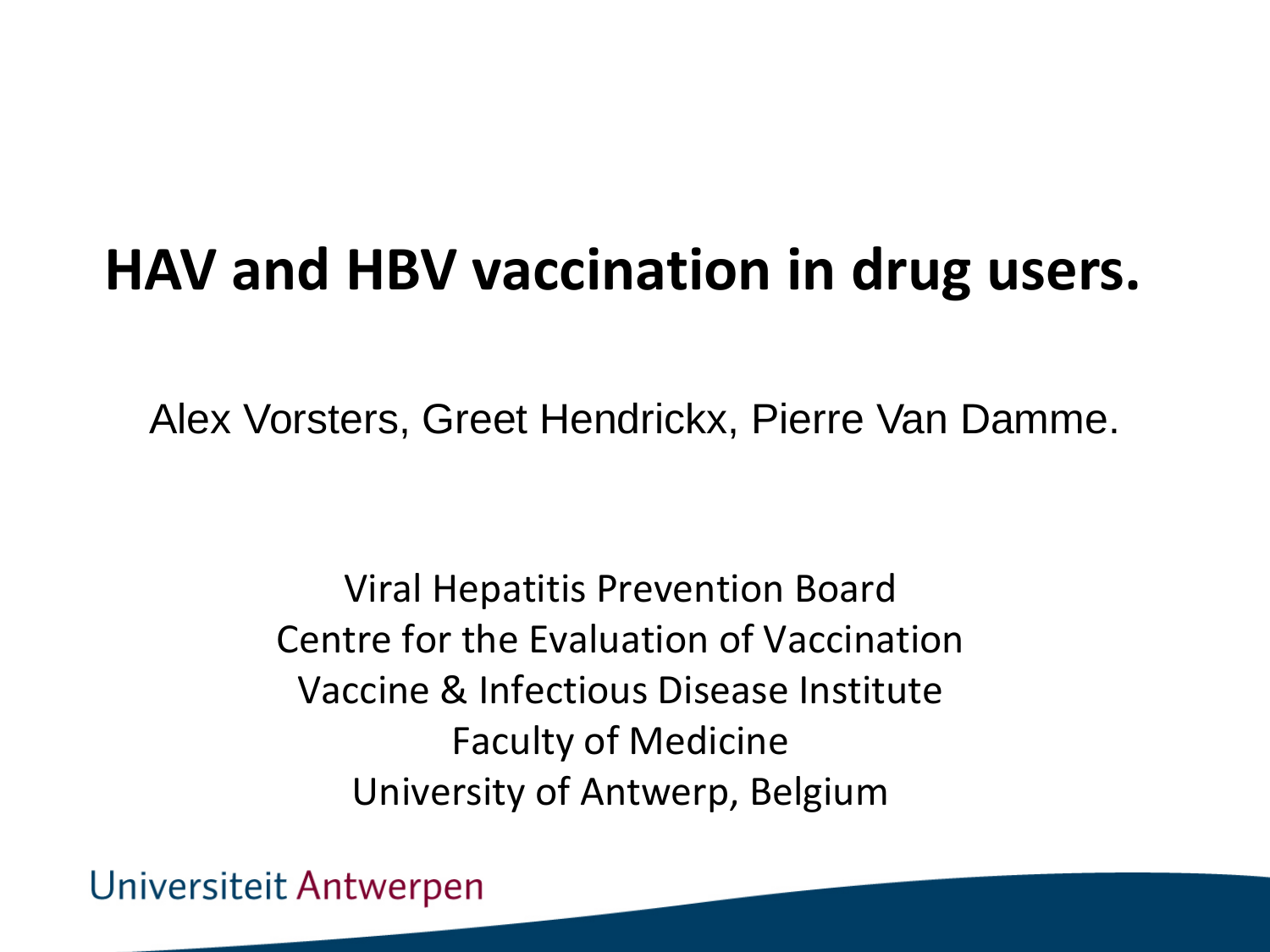# Potential conflict of interest

- A. Vorsters and G. Hendrickx have no conflict of interest
- P. Van Damme has been principal investigator of vaccine trials for several vaccine manufacturers, for which the University of Antwerp receives research grants.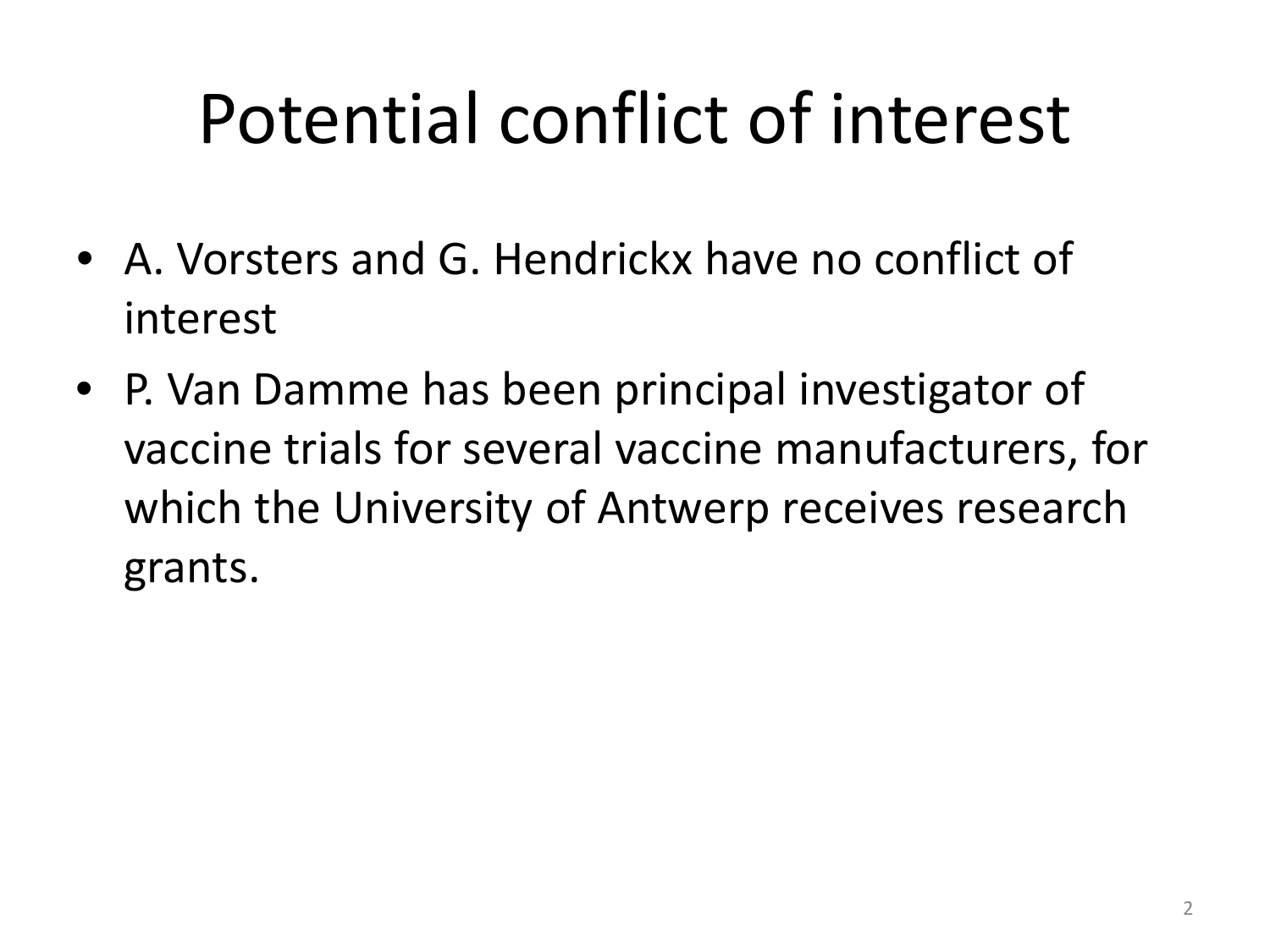# Content

- Increased risk of HBV, HAV infection and complications
- International guidelines for vaccination of drug users (DU)
- Coverage and outcome of HAV and HBV vaccination
- Challenges and possible solutions
- **Conclusions**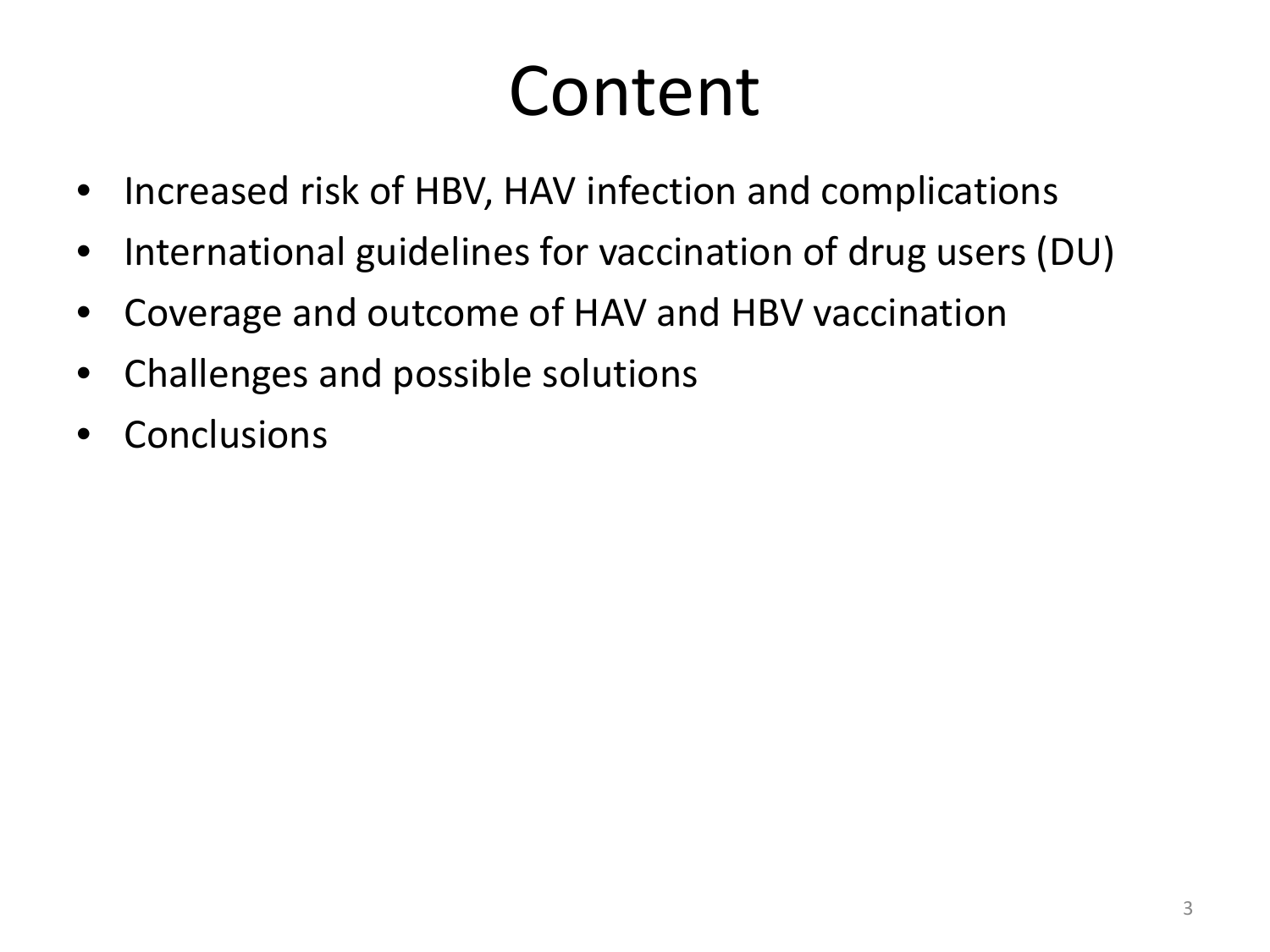### Substance users are at increased risk of HAV, HBV infection and complications

- IDU are more often exposed to these infections; however improved and more complete epidemiological data are required<sup>1</sup>.
- Infections may lead to increased morbidity and mortality because of pre-existing chronic liver disease/HIV infection in this population
	- Fatality rate of HAV infection in patients with chronic liver disease (HCV/HBV) was 23-58 folds higher $^{2,3}$

1 Nelson et al. Global epidemiology of hepatitis B and C in people who inject drugs: results of systematic reviews. The Lancet, 2011 2 Vento et al. NEJM, 1998; 3 Pramoolsinsap et al. Ann Trop Med Parasitol, 1999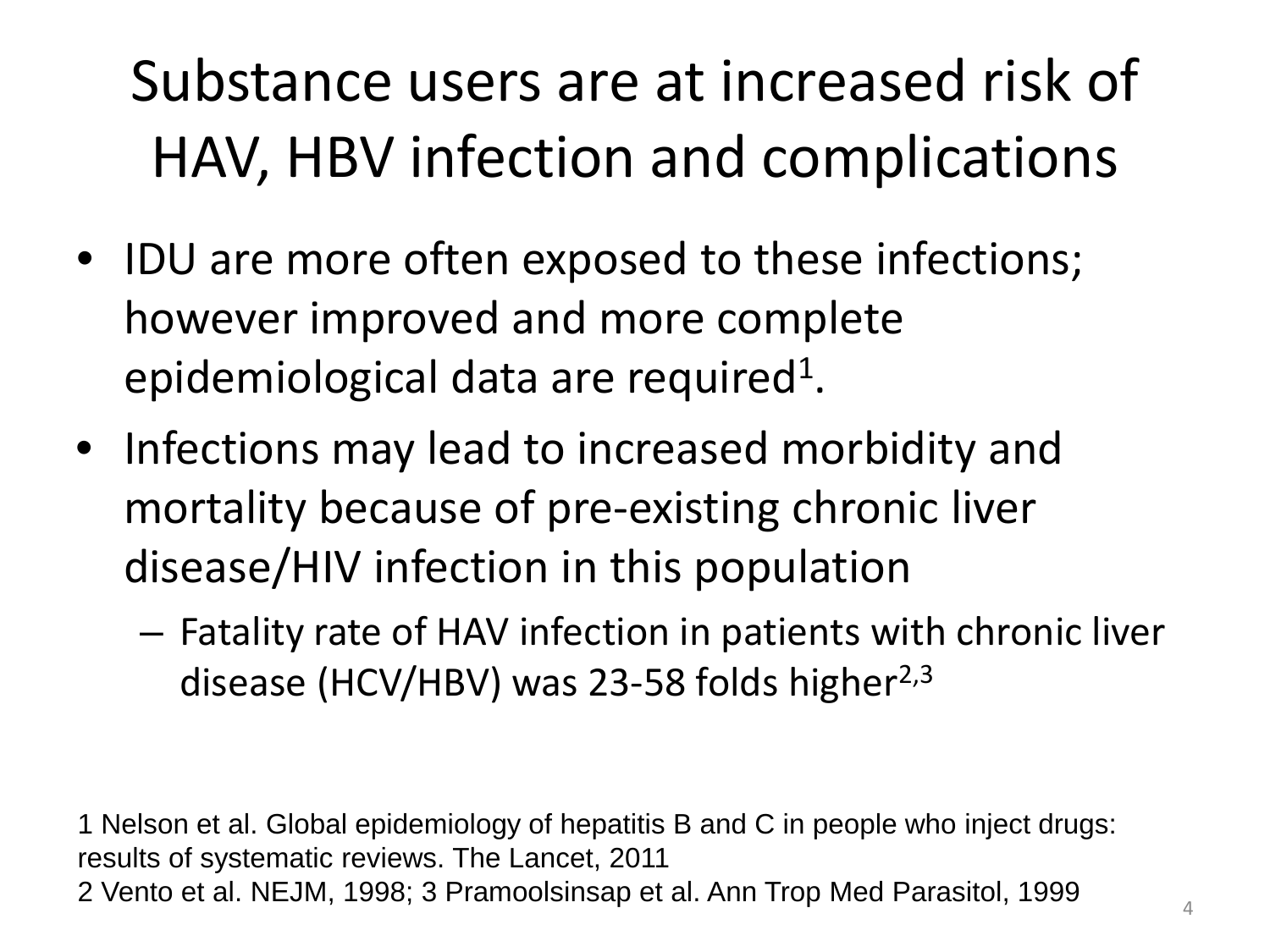# International guidelines for HBV vaccination of DU

- Hep B vaccine was already recommended for high risk populations in 1982, 29 years ago!
- WHO Hepatitis B vaccines: WHO position paper. WER 2009; 84: 405-420
- A comprehensive immunization strategy to eliminate transmission of hepatitis B virus infection in the US. ACIP recommendations on Immunization of adults. CDC MMWR 2006; 5:RR-16
- And even more important WHO recommends since 1992 that all countries introduce universal HBV.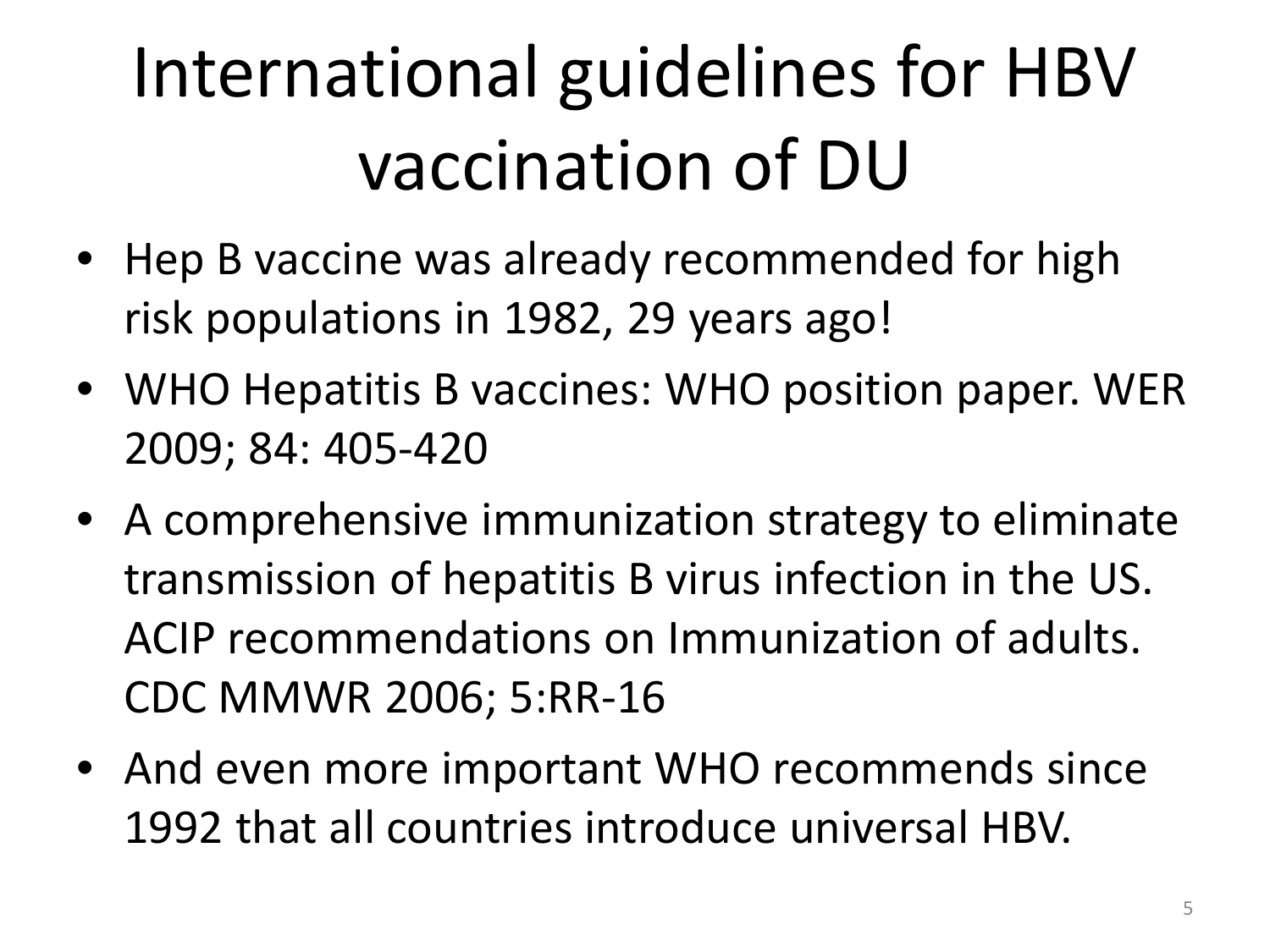# International guidelines for HAV vaccination of DU

- Hep A vaccine was recommended for high risk populations by WHO in 2000<sup>1</sup>.
- CDC2 HAV vaccination recommendations for adults covering DU
	- Medical indication: chronic liver disease
	- Behavioral indication: persons who use illegal drug

1 Hepatitis A vaccines. WHO position paper. Wkly Epidemiol Rec 2000; 75 (5):38-44 2 CDC Recommended Adult Immunization Schedule, US 2009, MMWR 2009; 57: N°53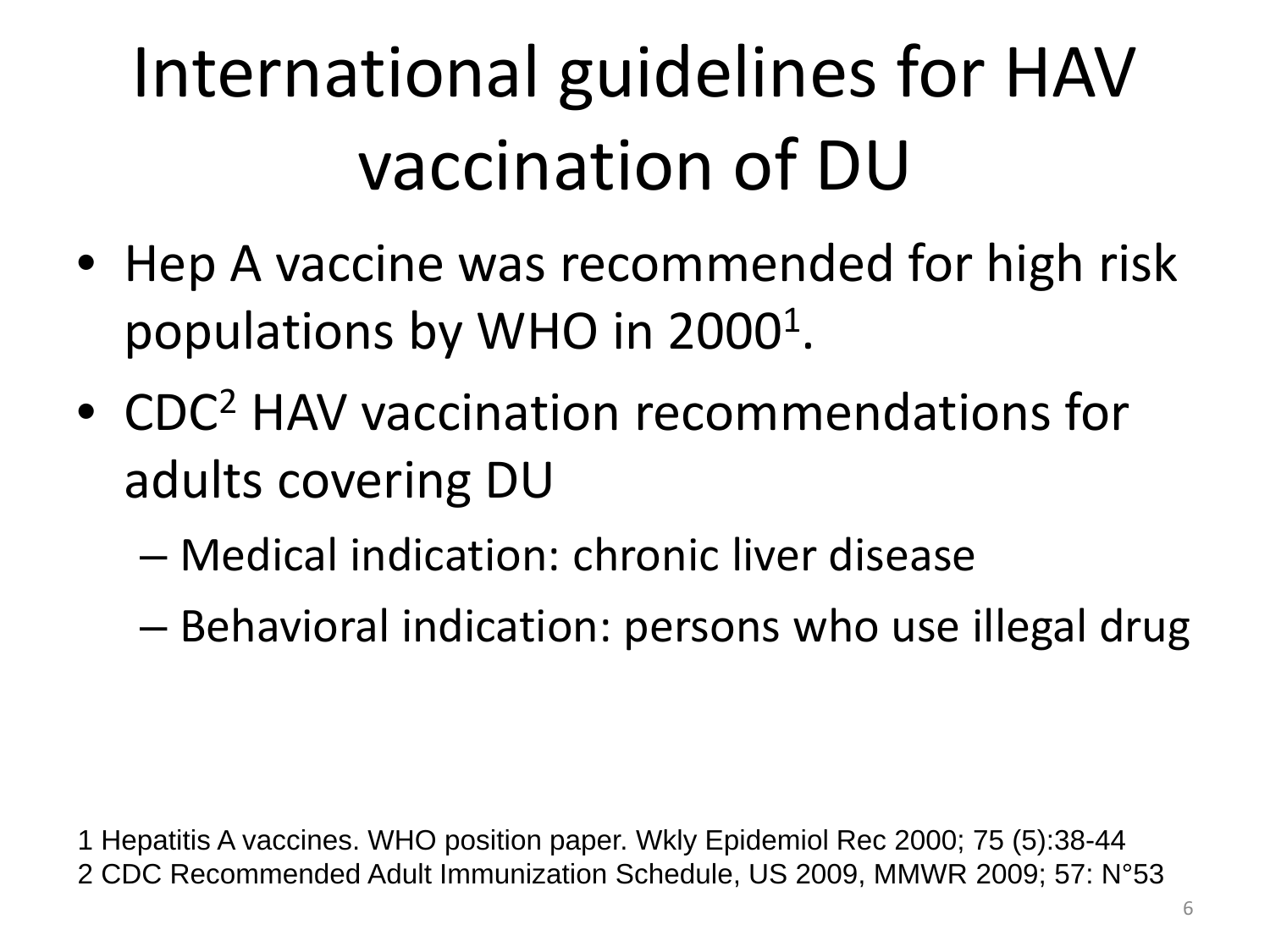# Implementation of guidelines

- EUROHEPNET project showed that only 9 of 22 EU countries reported HAV vaccination for drug users<sup>1</sup>.
- The EUROHEPNET survey and the ECDC survey report that respectively 15 of 20 EU and 18 of 29 EU/EEA countries have a risk group HBV vaccination programme for injecting drug users<sup>2</sup>.

1 Eurohep.net (2004) Surveillance and Prevention of Vaccine Preventable Hepatitis. Available at [http://www.eurohep.net/defaultasp?p=93&l=0604](http://wwweurohepnet/defaultasp?p=93&l=0604) 2 Control. ECDC (2010) Surveillance and prevention of hepatitis B and C in Europe. . Stockholm: ECDC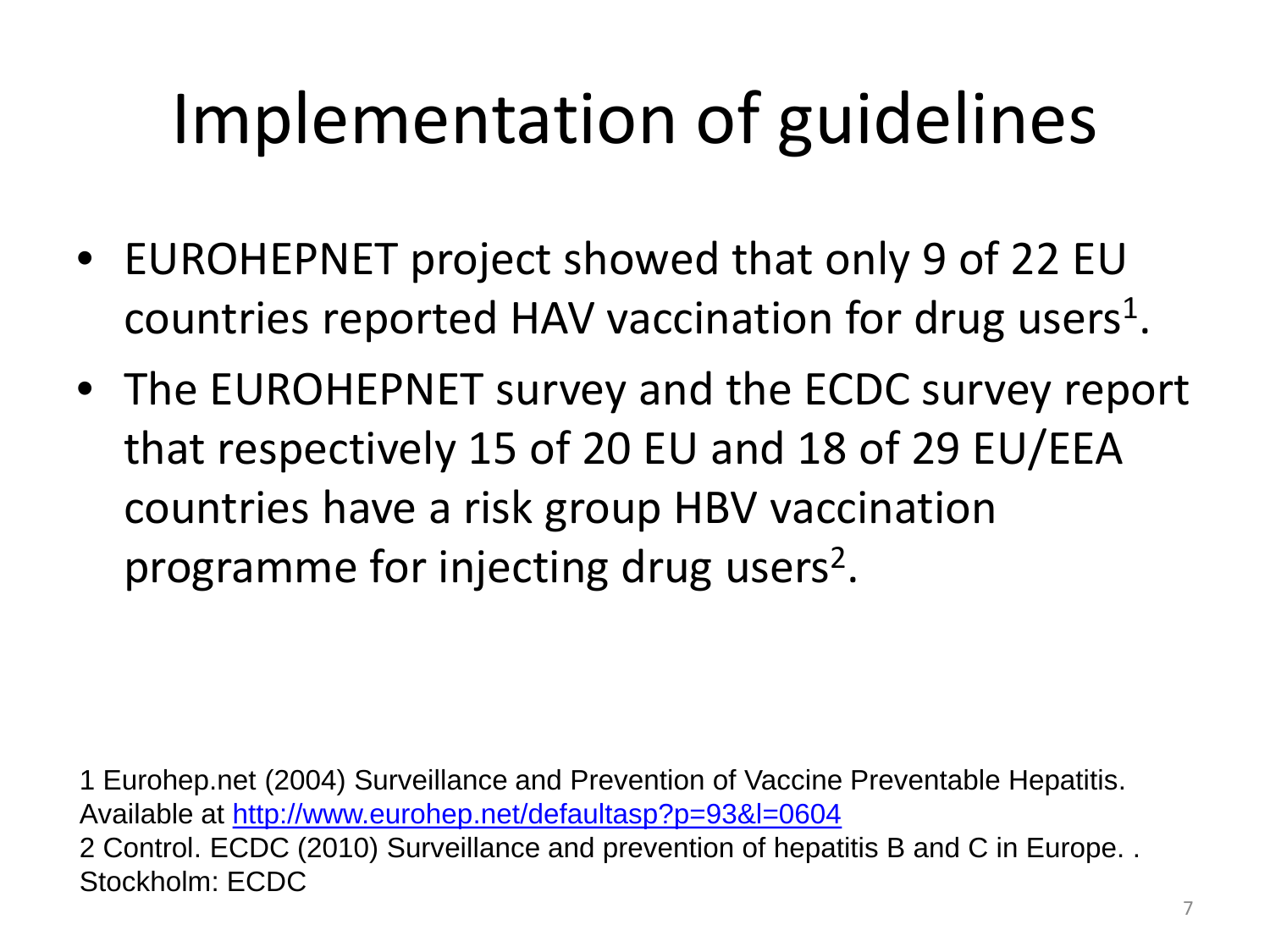#### Coverage and outcome of HAV and HBV vaccination

| <b>Reference</b>                                     | <b>Population (Country,</b><br>City)                                                                                         | <b>Year</b>      | <b>HBV</b> vac<br>coverage                          | <b>HBV Prevalence</b>                                      | <b>HAV</b><br>vac cov | <b>Comments</b>                                                |
|------------------------------------------------------|------------------------------------------------------------------------------------------------------------------------------|------------------|-----------------------------------------------------|------------------------------------------------------------|-----------------------|----------------------------------------------------------------|
| Removille et al.<br><b>BMC Public</b><br>Health 2011 | Problem drug users in out-<br>treatment and prison centers<br>(Luxemburg)                                                    | 2011             | Not reported                                        | 29,1% (all markers i.e.<br>acute/chronic or past<br>cured) |                       | Only 56% of<br>outpatients<br>collected<br>serology<br>results |
| Schreuder et al.<br>Harm Reduct<br>2010              | Opioid drug users at annual<br>voluntary screening.<br>(Netherlands, Amsterdam)                                              | 2004-<br>2008    | 92%                                                 | 33% (anti-HBc)                                             |                       |                                                                |
|                                                      | (Netherlands, Heerlen)                                                                                                       | 2003-<br>2009    | 45%                                                 | 48% (anti-HBc)                                             |                       |                                                                |
| Rivas et al. Drug<br><b>Alcohol Depend</b><br>2010   | IDU admitted to<br>detoxification (Spain,<br>Barcelona)                                                                      | 1987-<br>1991    | 3.7%                                                | 9.3% (HBsAg)<br>81.1% (any marker)                         |                       |                                                                |
|                                                      |                                                                                                                              | $2002 -$<br>2006 | 19.9%                                               | 1,8% (HBsAg)<br>51.2% (any marker)                         |                       |                                                                |
| Mossner et al. J<br>Med Virol 2010                   | Drug users attending<br>treatment centers.<br>(Denmark, Island of Funen)                                                     | 1996             | 0.7%                                                | 9.8% (HBsAg)<br>70% (anti-HBc)                             |                       |                                                                |
|                                                      |                                                                                                                              | 2007             | 24%                                                 | 0.9% (HBsAg)<br>50.2% (anti-HBc)                           |                       |                                                                |
| Day et al. Drug<br><b>Alcohol Depend</b><br>2010     | Participants recruited<br>through primary health care,<br>drug treatment service and<br>street press. (Australia,<br>Sydney) | 2010             | 27% serology<br>43% recalled<br>being<br>vaccinated | 5% (HBsAg)<br>45% (anti-HBc)                               |                       |                                                                |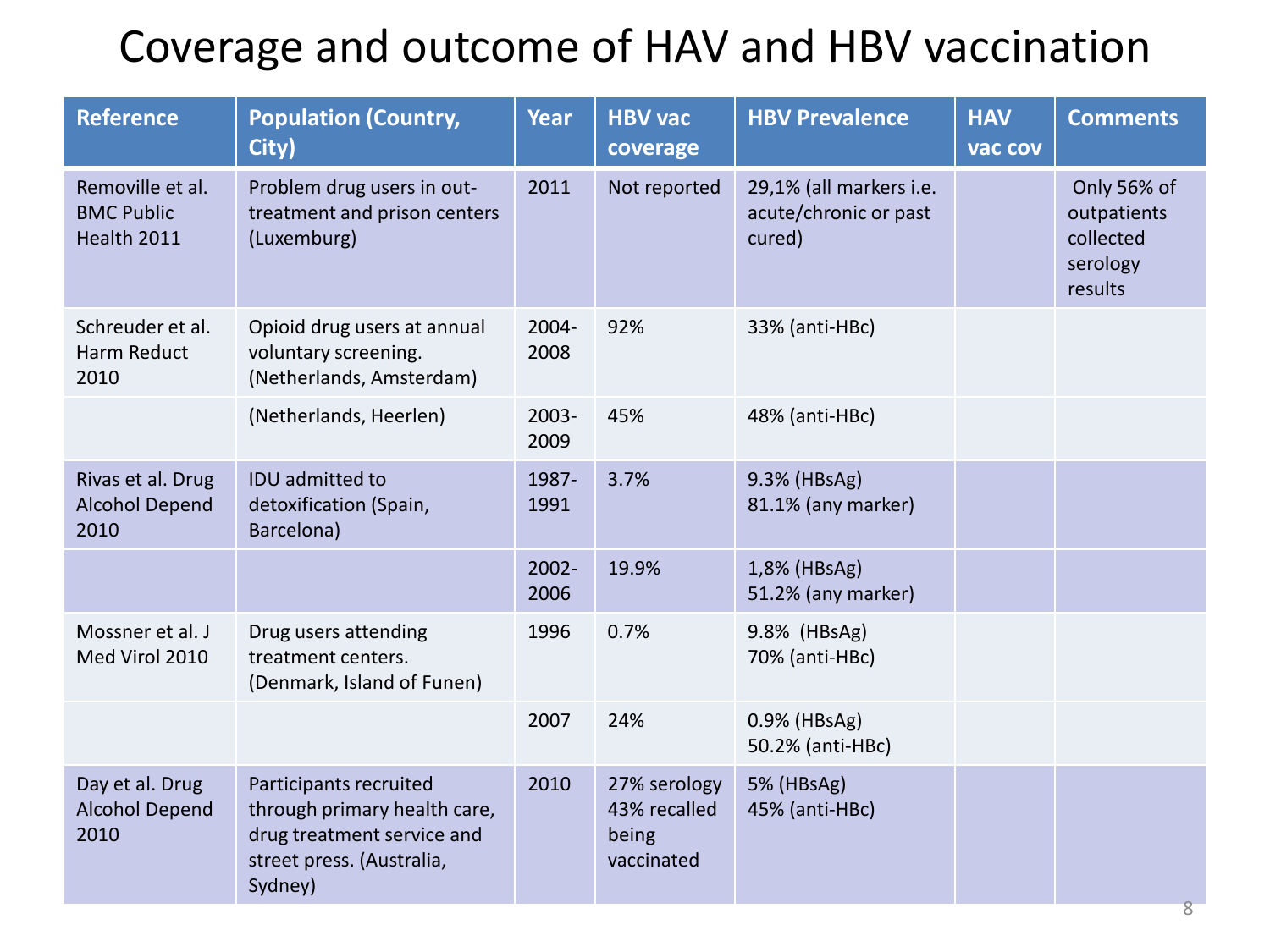#### Coverage and outcome of HAV and HBV vaccination

| <b>Reference</b>                       | <b>Population (Country,</b><br>City)                                   | Year | <b>HBV vac</b><br>coverage | <b>HBV Prevalence</b>                                             | <b>HAV</b><br><b>vac</b><br>cove<br>rage | <b>Comments</b>                           |
|----------------------------------------|------------------------------------------------------------------------|------|----------------------------|-------------------------------------------------------------------|------------------------------------------|-------------------------------------------|
| Ferreira et al. J<br>Med Virol 2009    | Non-injecting drug users<br>(Brazil, Central-West<br>region)           | 2009 | 8%                         | 0.1% (HBsAg)<br>14.0% (any marker)                                |                                          | HBV infection in<br>blood donors<br>10.7% |
| Roy et al. Scott<br>Med J 2008         | IDU (Scotland, Glasgow)                                                | 1993 | 1.8%                       | 52.3% (markers previous<br>infection)                             |                                          | 32.1% susceptible                         |
|                                        |                                                                        | 2001 | 13.2%                      | 24.3% (markers previous<br>infection)<br>2-3% (current infection) |                                          | Susceptibles<br>increased to 41%          |
| Lum et al. J Viral<br>Hepat 2008       | Street-recruited IDU < 30<br>years (USA, San Francisco)                | 2008 | 22%                        | 21% (any marker past or<br>current infection)                     |                                          |                                           |
| Amesty et al. J<br>Community<br>Health | Heroin, crack and cocaine<br>users (USA, New York City)<br>18<25 years | 2008 | 30%                        | 20% (evidence of<br>infection)                                    |                                          | 50% susceptible<br>for HBV                |
|                                        | 25 years or older                                                      |      | 10.6%                      | 30.2% (evidence of<br>infection)                                  |                                          | 59,2% susceptible<br>of HBV               |
| Van Houdt et al.<br>Vaccine 2007       | DU (The Netherlands,<br>Amsterdam)                                     | 2003 | 9%                         | 24-74% (anti-HBc)                                                 |                                          | Vaccination had<br>limited influence      |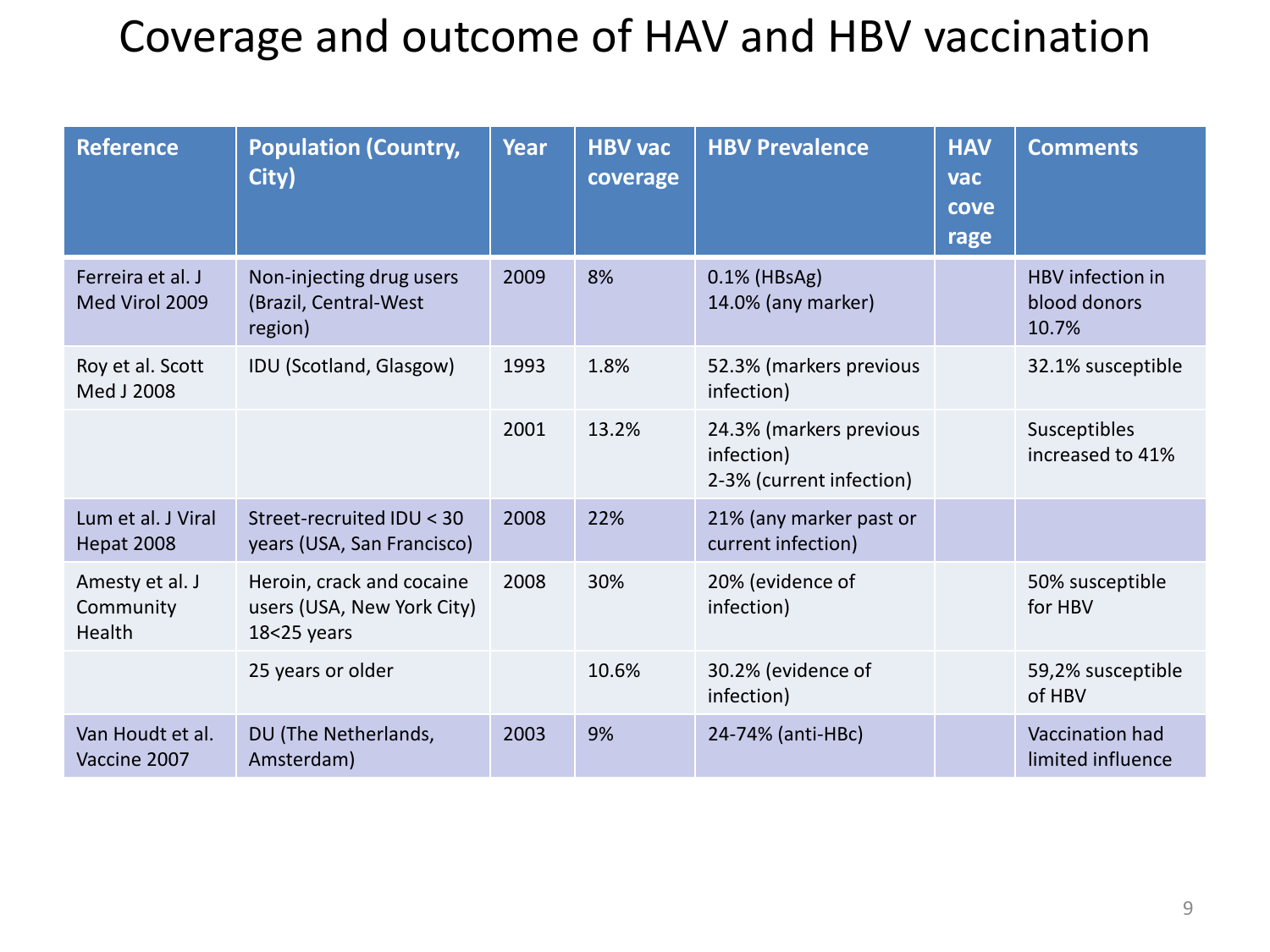#### Coverage and outcome of HAV and HBV vaccination

| <b>Reference</b>                              | <b>Population (Country,</b><br>City)                              | Year          | <b>HBV vac</b><br>coverage | <b>HBV</b><br><b>Prevalence</b> | <b>HAV</b><br>vac<br>cover<br>age | <b>Comments</b>                                                                                                        |
|-----------------------------------------------|-------------------------------------------------------------------|---------------|----------------------------|---------------------------------|-----------------------------------|------------------------------------------------------------------------------------------------------------------------|
| Gerlich et al. Eur<br>J Epidemiol 2006        | Patients entering heroin-<br>assisted treatment.<br>(Switzerland) | 1994<br>1996  |                            | 73.2%                           |                                   | In Switzerland HAV/HBV<br>vaccination in<br>recommended and this<br>patients were in drug<br>treatment                 |
|                                               |                                                                   | 1998          | 8%                         | 68%                             |                                   |                                                                                                                        |
|                                               |                                                                   | 2000-<br>2002 | 15.6%                      | 53.3%                           | 10.3%                             | 31.1% susceptible for<br>HBV, of which 73%<br>targeted for HBV<br>vaccination of which 20%<br>refused HBV vaccination. |
| Christensen et<br>al. Eur J<br>Epidemiol 2006 | Post-mortem samples<br>from drug related deaths<br>(Denmark)      | 2004          | 16%                        | 35%                             |                                   |                                                                                                                        |
| Hope et al. J of<br>Viral Hepat 2007          | <b>IDU</b> recruited at different<br>settings (England)           | 1998          | 27%                        |                                 |                                   | Self reported vaccine<br>uptake.                                                                                       |
|                                               |                                                                   | 2004          | 59%                        |                                 |                                   | 38% of IDU reported<br>being vaccinated in prison                                                                      |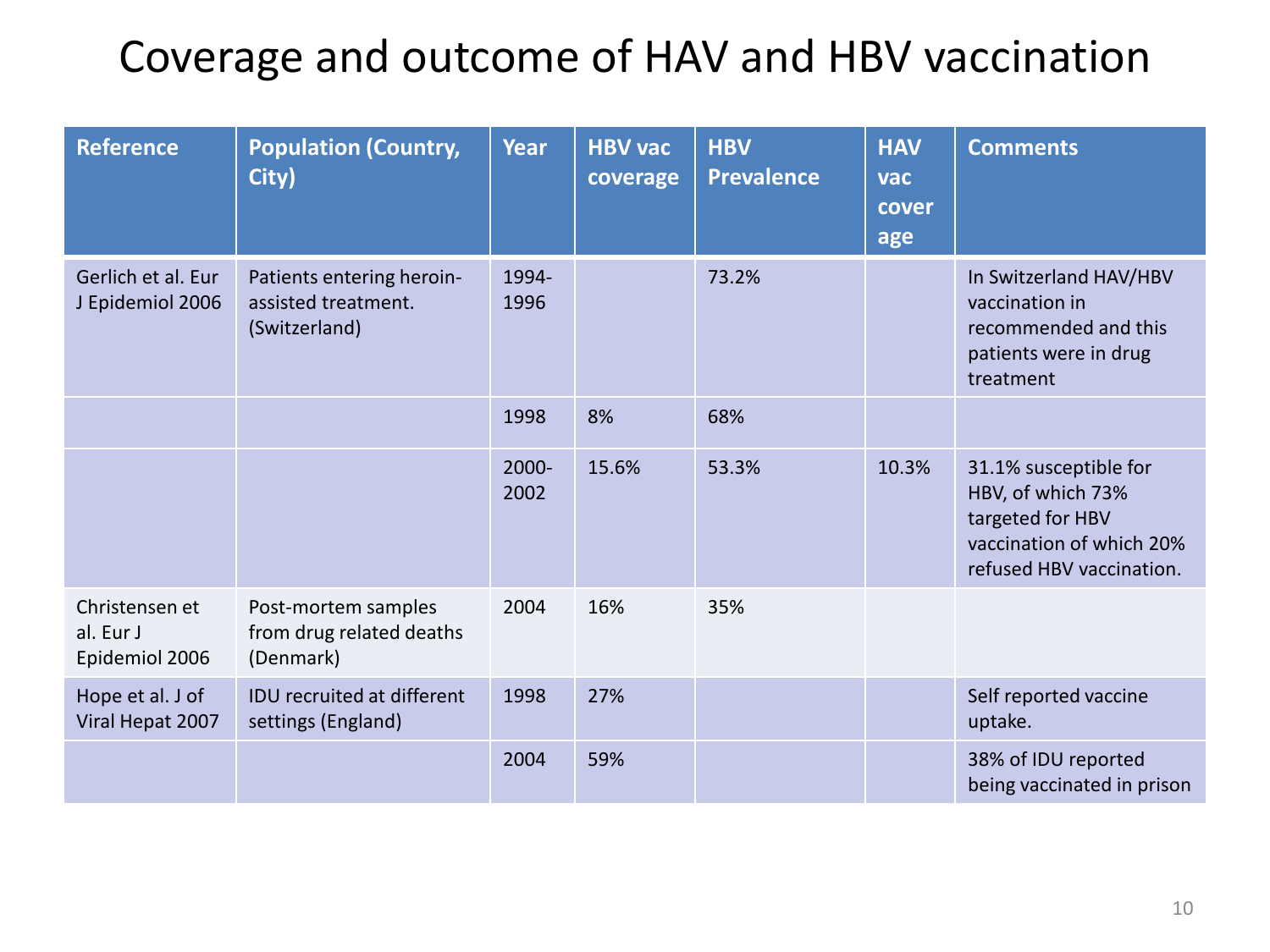# HAV prevalence/coverage

- Less data is available
	- Transmission route not necessarily the same as for HCV and HBV – hygienic living situation!
- Increased prevalence in DU, frequent outbreaks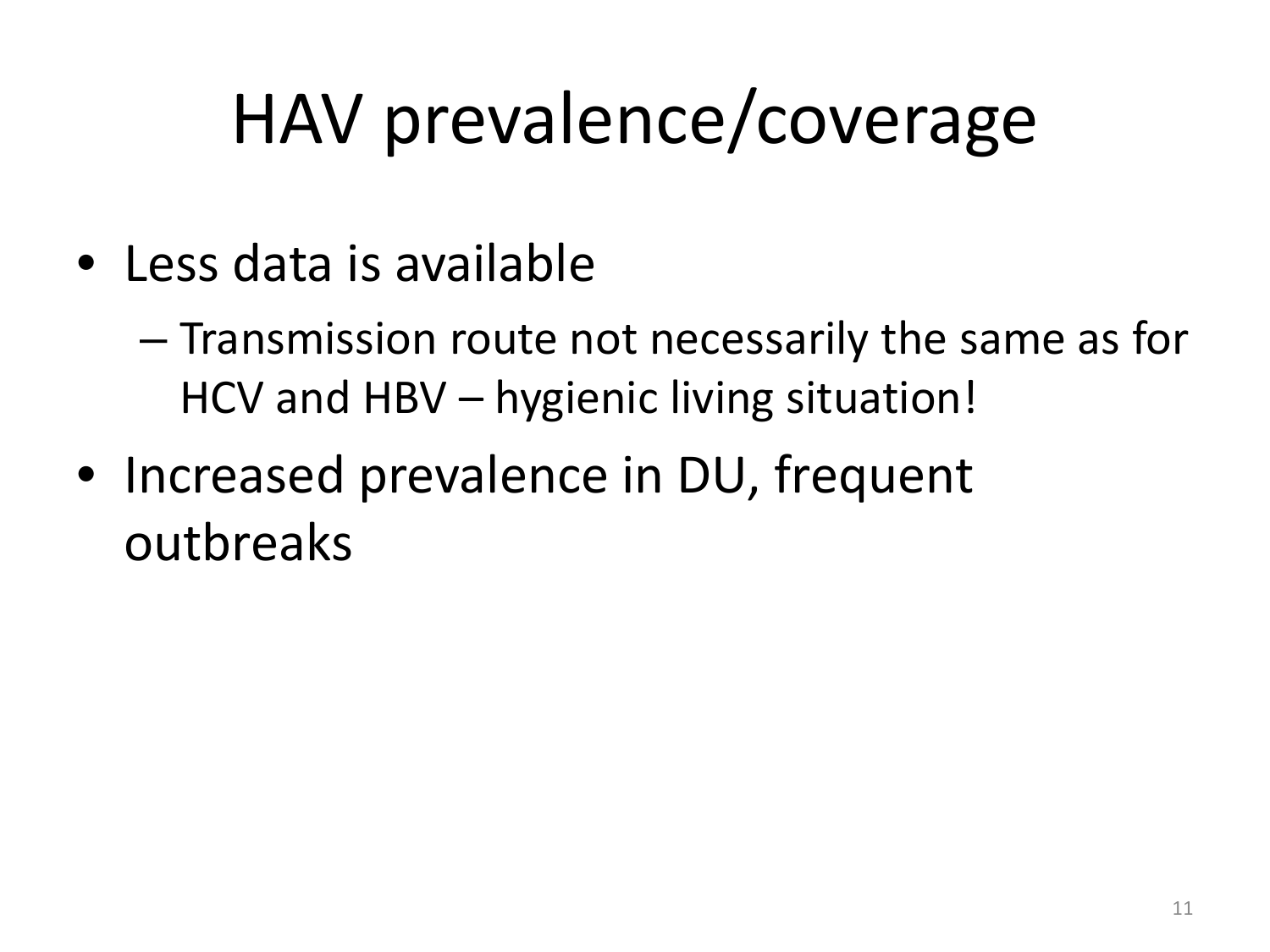## Vaccination coverage data in DU

- Vaccination coverage data: Serological evidence of vaccine-conferred immunity was not detected among 50-73% of IDU who reported being vaccinated. Self-reported histories should not be used. (Topp et al Drug Alcohol Rev. 2009)
	- "Don't ask, vaccinate" policy (Kuo et al Clin Infect Dis 2004)
- Vaccination coverage: serology (anti-HBsAg only) can underestimate vaccine coverage. Without prevaccination bloodsampling and testing, a vaccinated person with a resolved infection can not be distinguished from unvaccinated persons with a resolved infection. In addition more than 10% do not generate an immunological response to a full course of vaccine; even more to an incomplete course.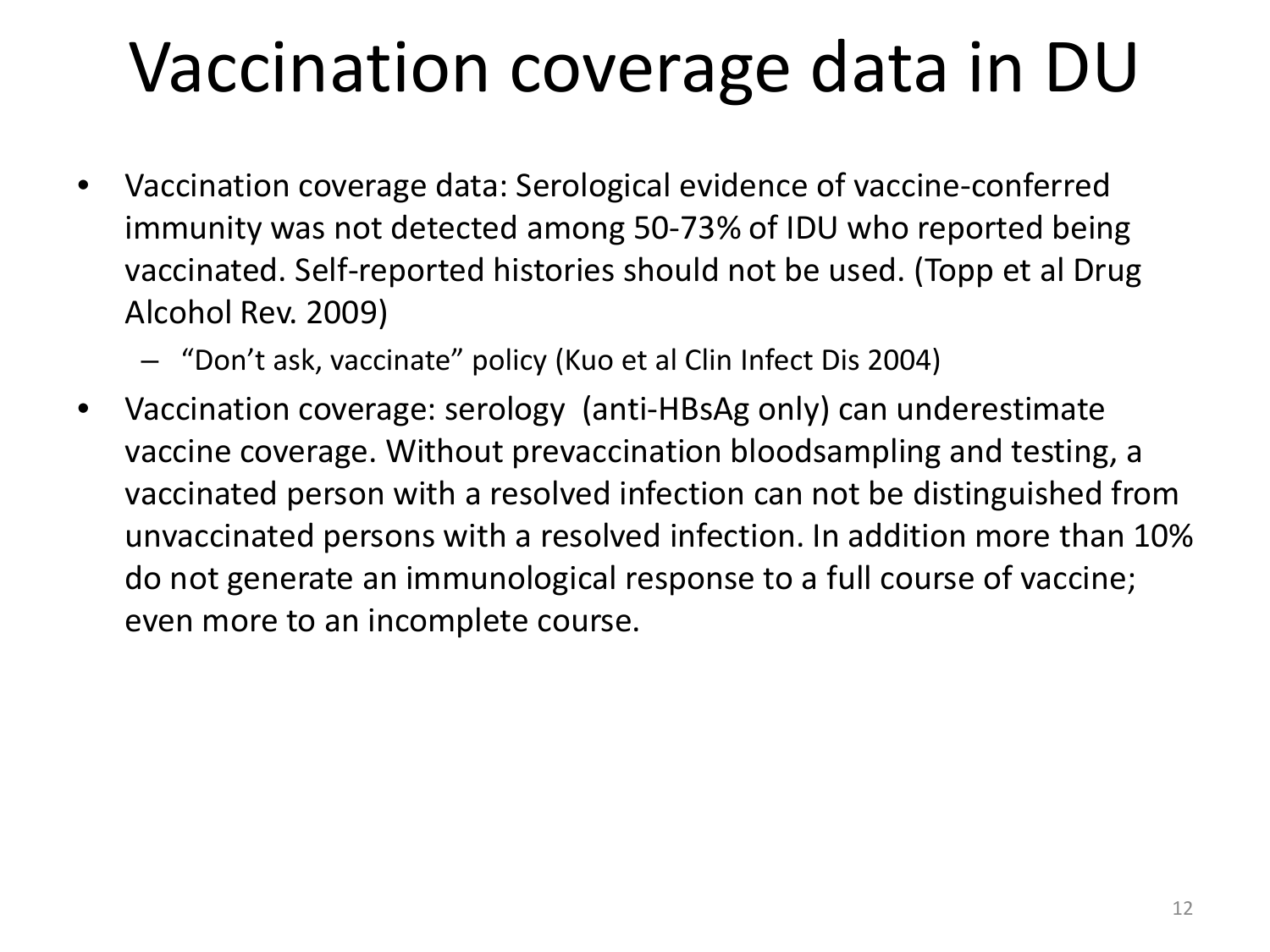### Challenges to obtain a good vaccination coverage (full scheduled) and protection

- IDUs are hard to reach and difficult to engage in a vaccination program
- IDUs have often already been exposed to HAV or HBV before being reached for vaccination (requesting screening procedures)
- The quality of prevention and care services are often not tailored to IDUs
	- Low number of HCW with required training and experience
	- HCW may have negative attitudes towards DU
- Issues of reduced vaccine immunogenicity have been reported
- Accelerated immunization schedules, in order to increase the completion of the vaccination schedules, may not provide adequate protection.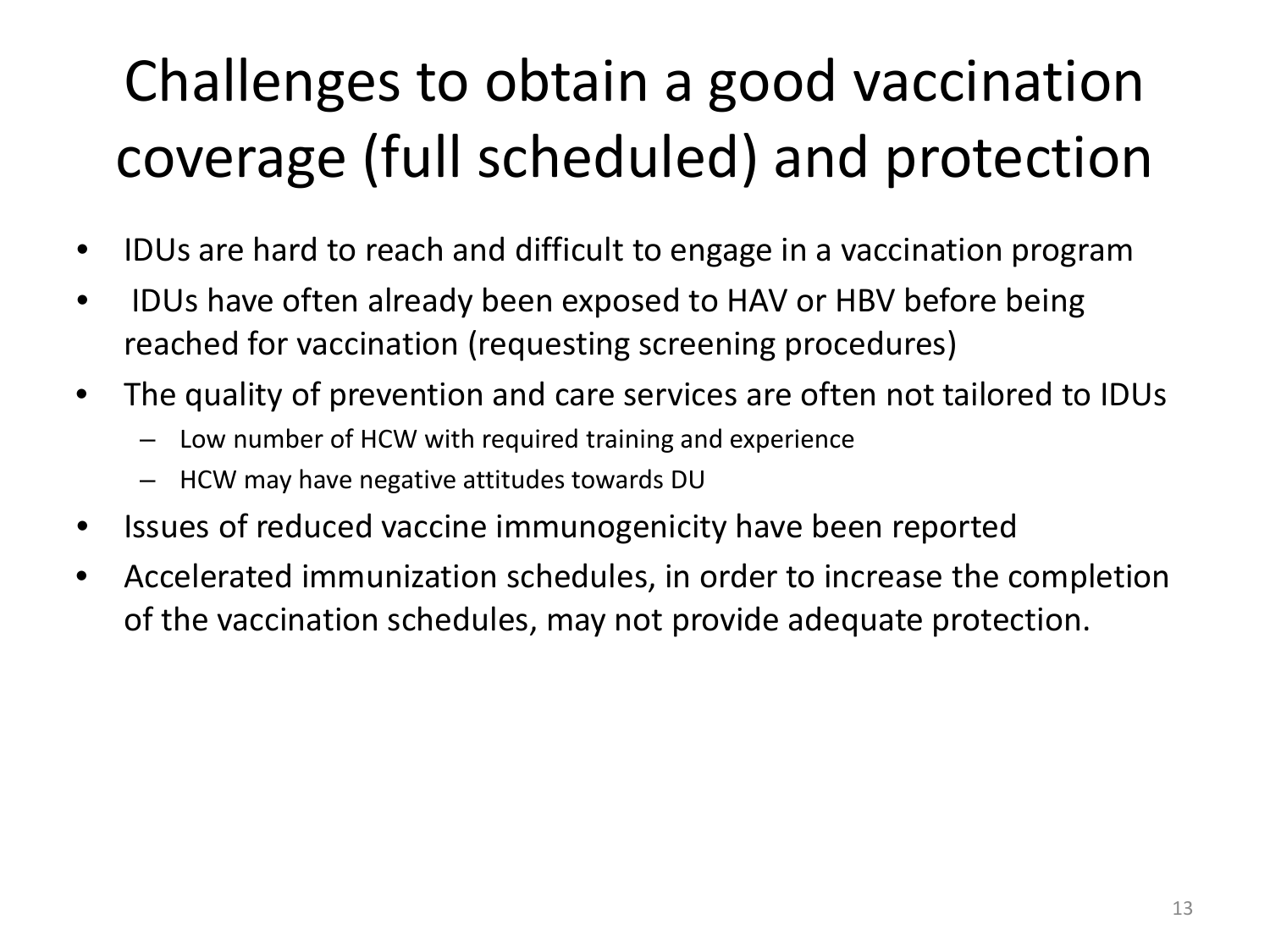### Vaccine immunogenicity in  $IDU<sup>1</sup>$

- There is a tendency towards decreased anti-HBs response, but no conclusive evidence of decrease in clinical protection $1$ 
	- robust anamnestic immune responses have been demonstrated in vaccinated individuals without detectable anti-HBs levels<sup>2</sup>
	- one prospective cohort study in It over 15 years. 258 DU vaccinated, 71,9% had protective anti-HBs-levels, two seroconverted to anti-HBc. Of 45 who refused vaccination 13 seroconverted. P<0,0013
	- $-$  Need to include IDU population in future vaccine trials<sup>1</sup>
- Similar findings are reported for HAV vaccination. Decreased anti-body response but a one dose vaccination seems to be sufficient to end HAV outbreaks $1$

1 Baral et al. Vaccine immunogenicity in injecting drug users: a systematic review. The Lancet 2007; 7: 667-674

2 European consensus group on Hepatitis B Immunity. Are boosters immunisations needed for lifelong hepatitis B immunity? Lancet 2000; 355: 561-65

3 Lugoboni et al. Progressive decrease of hepatitis B in a cohort of drug users followed over a period of 15 years: the impact of anti-HBV vaccination. Scan J Infect Dis 2004; 36: 131-33.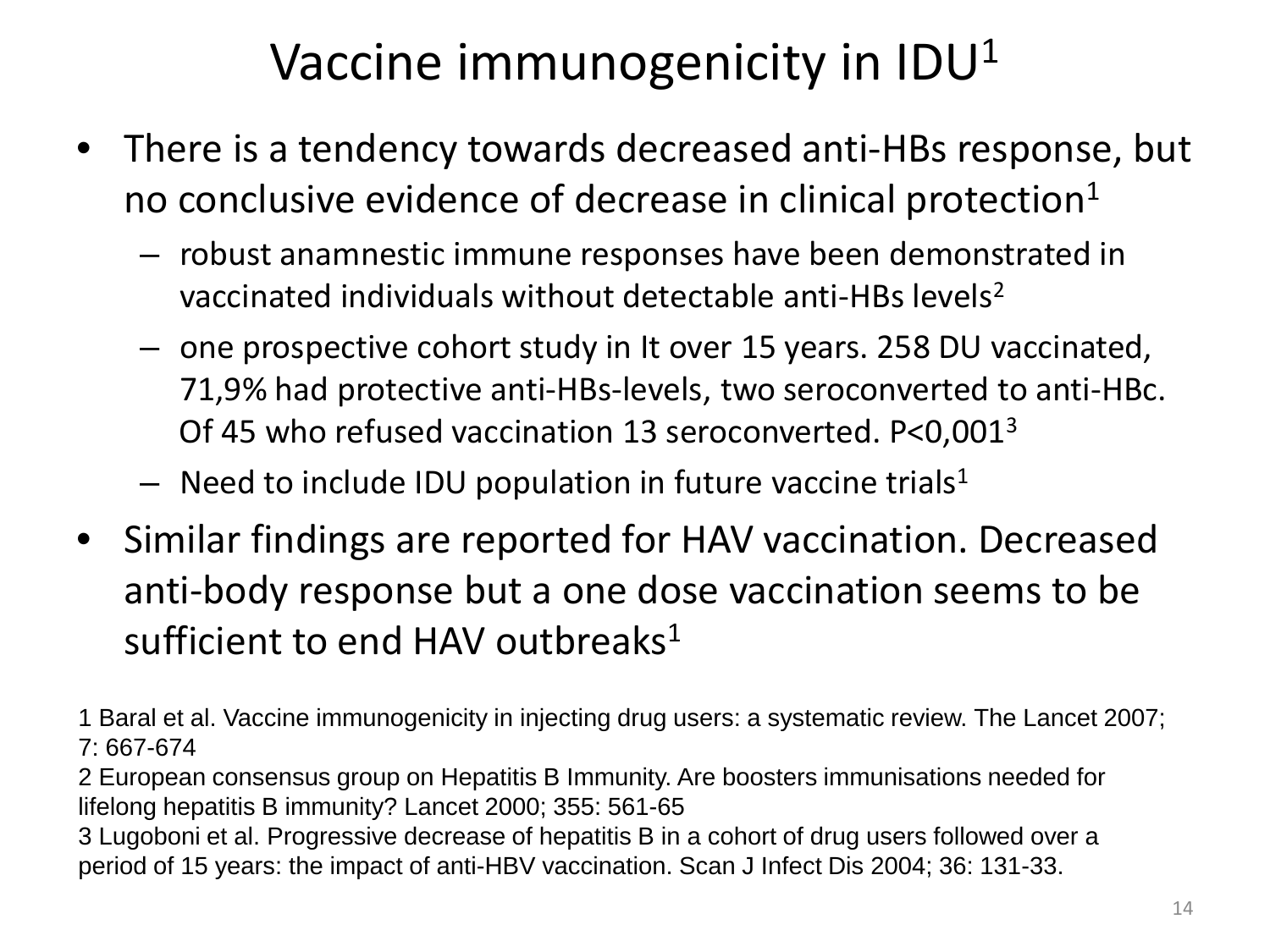Do we need to know the serological outcome before vaccinating in a screening program for chronic viral hepatitis?

- Pre-vaccination testing is cost effective when the cost of serological testing is less or equal to the cost of vaccinating persons who are already immune<sup>1</sup>.
	- But in populations that are difficult to access serological testing should not be a barrier to vaccination.
- Results of an (US) economic evaluation of delivering hepatitis B vaccine to IDU2.
	- Give everyone first dose at screening
	- Administer under accelerated schedule
	- Obtain highly discounted vaccine from local health departments
- Offering HBV screening in the absence of vaccination is economically inappropriate2.

1CDC Comprehensive Immunization Strategy to Eliminate Transmission of Hepatitis B Virus Infection in the US. MMWR 2006; 55: RR-16 2 Hu et al. Economic evaluation of delivering hepatitis B vaccine to injection drug users. Am J Prev Med. 2008; 35:25-32.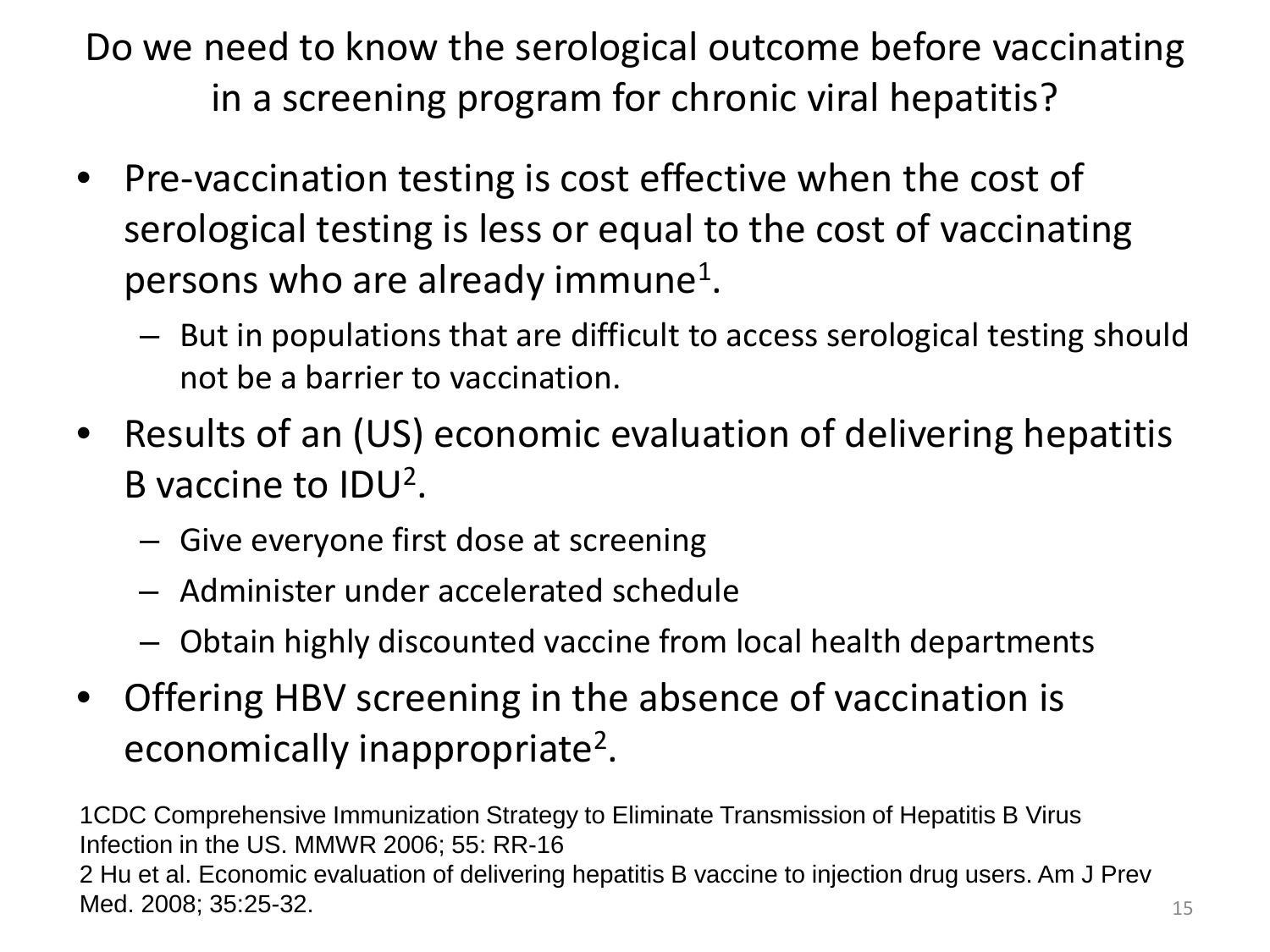### Post-vaccination testing  $1, 2$

- Post-vaccination testing in routing vaccination of adults is not necessary
- It is recommended for persons who's clinical management depends on the knowledge of their immune status.
	- HIV infected persons
	- Sex or needle-sharing partners of HBsAg-positive persons

1 CDC Comprehensive Immunization Strategy to Eliminate Transmission of Hepatitis B Virus Infection in the US. MMWR 2006; 55: RR-16 2 European consensus group on Hepatitis B Immunity. Are boosters immunisations needed for lifelong hepatitis B immunity? Lancet 2000; 355: 561-65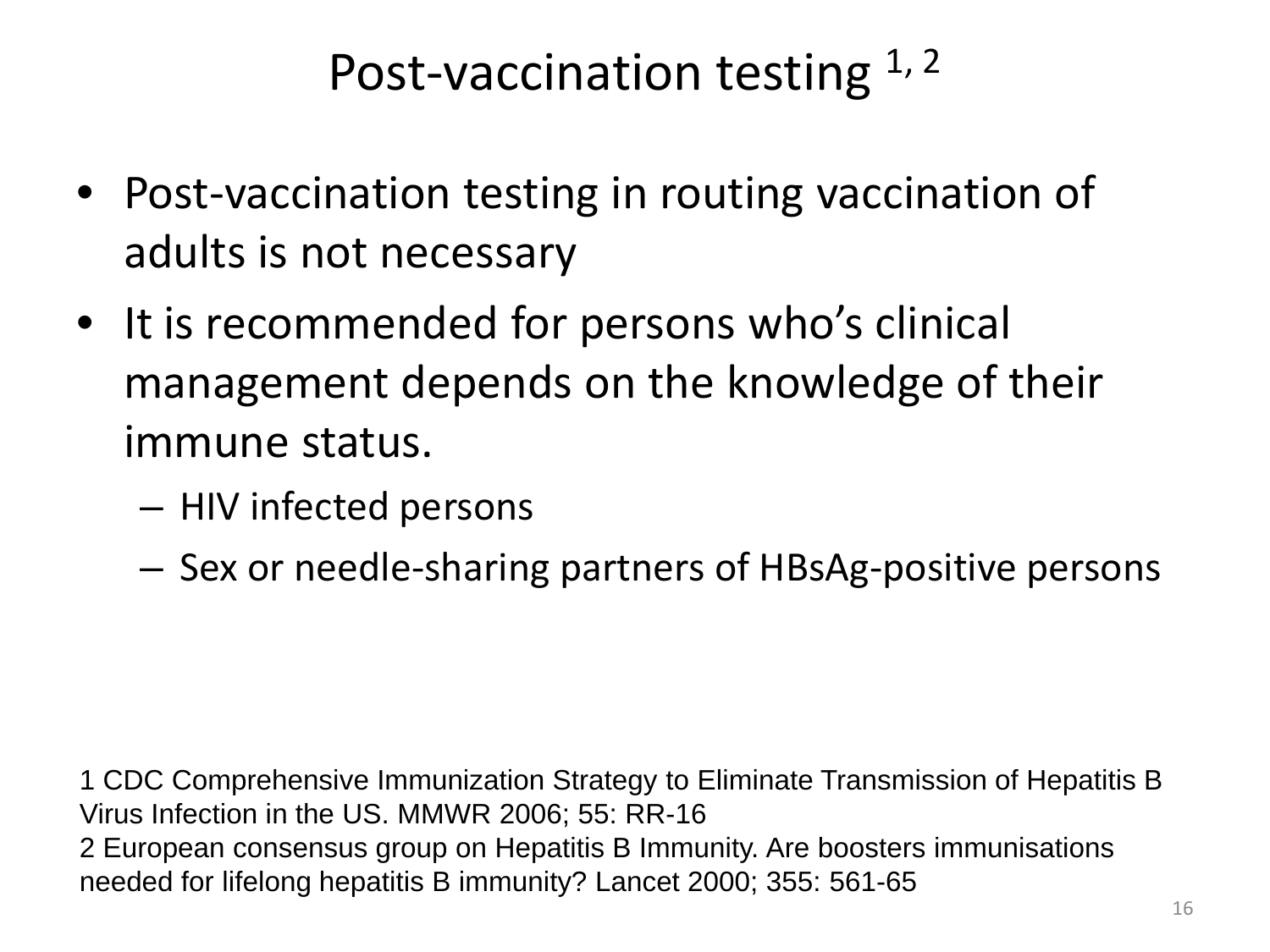### Schedules for hepatitis B vaccination of risk groups: balancing immunogenicity and compliance<sup>1</sup>.

- Super accelerated schedules have lead to increased compliance.
- In healthy vaccinees protective anti-HBs are reached more rapidly with accelerated schedules (0, 1, 2, 12 months or 0, 7, 21, 360 days)
- As the long-term protection of accelerated schedules has not been established the fourth dose at 12 months is required
- Alternatively 1, 2, 4 months may be considered
- Accelerated schedules should be restricted for those where protection as early as possible is preferable or for those where compliance is an issue.
- As *need for accelerated schedules* also indicates i*ncreased risk and continued risk*, providing robust long-term protection is important.

1 Van Herck et al. Schedule for hepatitis B vaccination of risk groups : balancing immunogenicity and compliance. Sexually Transmitted Infections 2007; 83:426-432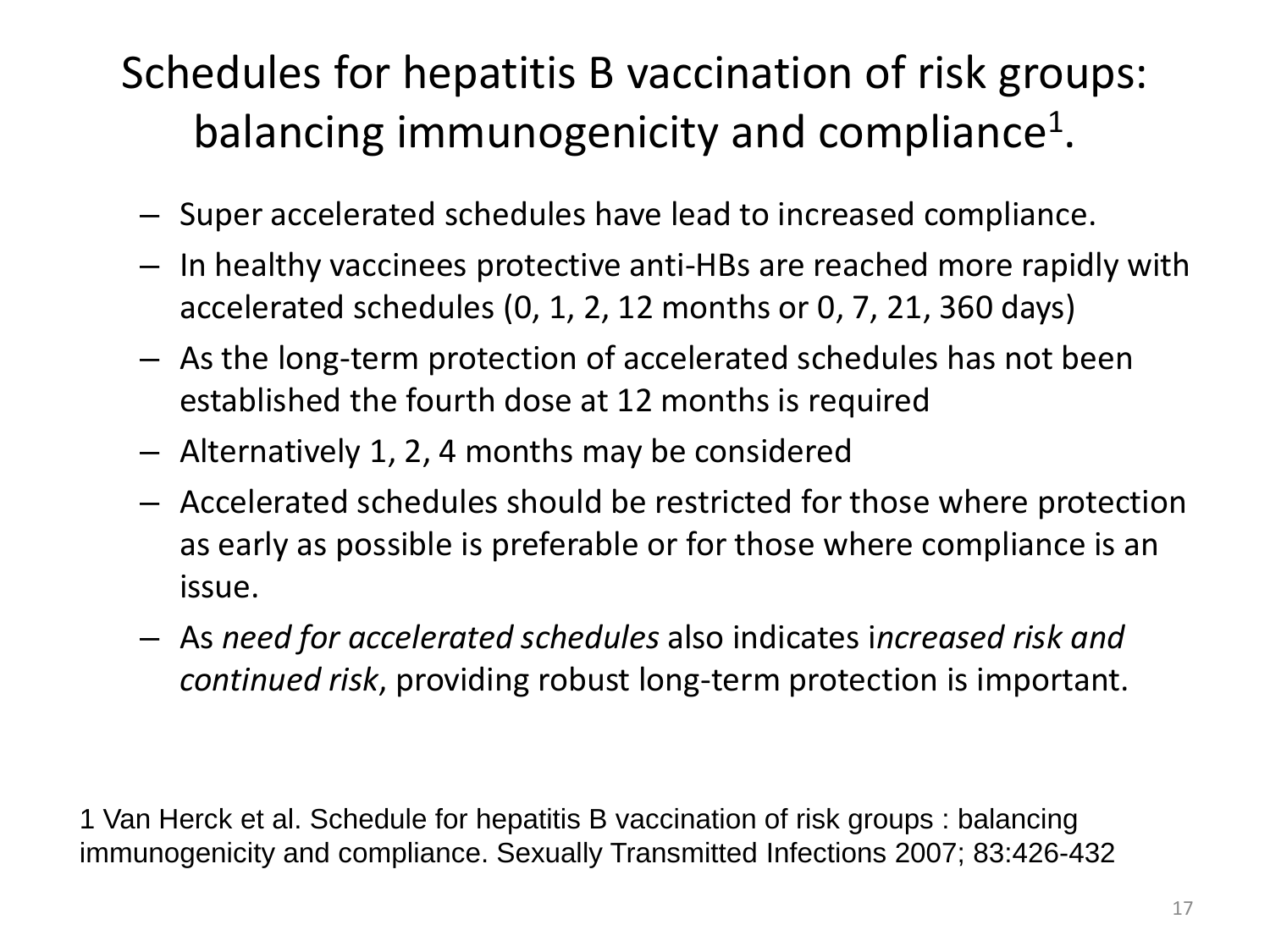### Combination HAV-HBV vaccine

- Advantages:
	- Simplifies implementation of the program
	- Less injections and reduced number of visits
	- May improve coverage
	- Reduces cost of immunization program
	- May induce higher Ab-titres.
- Dose of hep A component is lower than in the singleantigen hep A vaccine, allowing it to be administered in a 3-4 dose schedule: 0, 1, 6 months or 0, 7, 21-30, 360 days.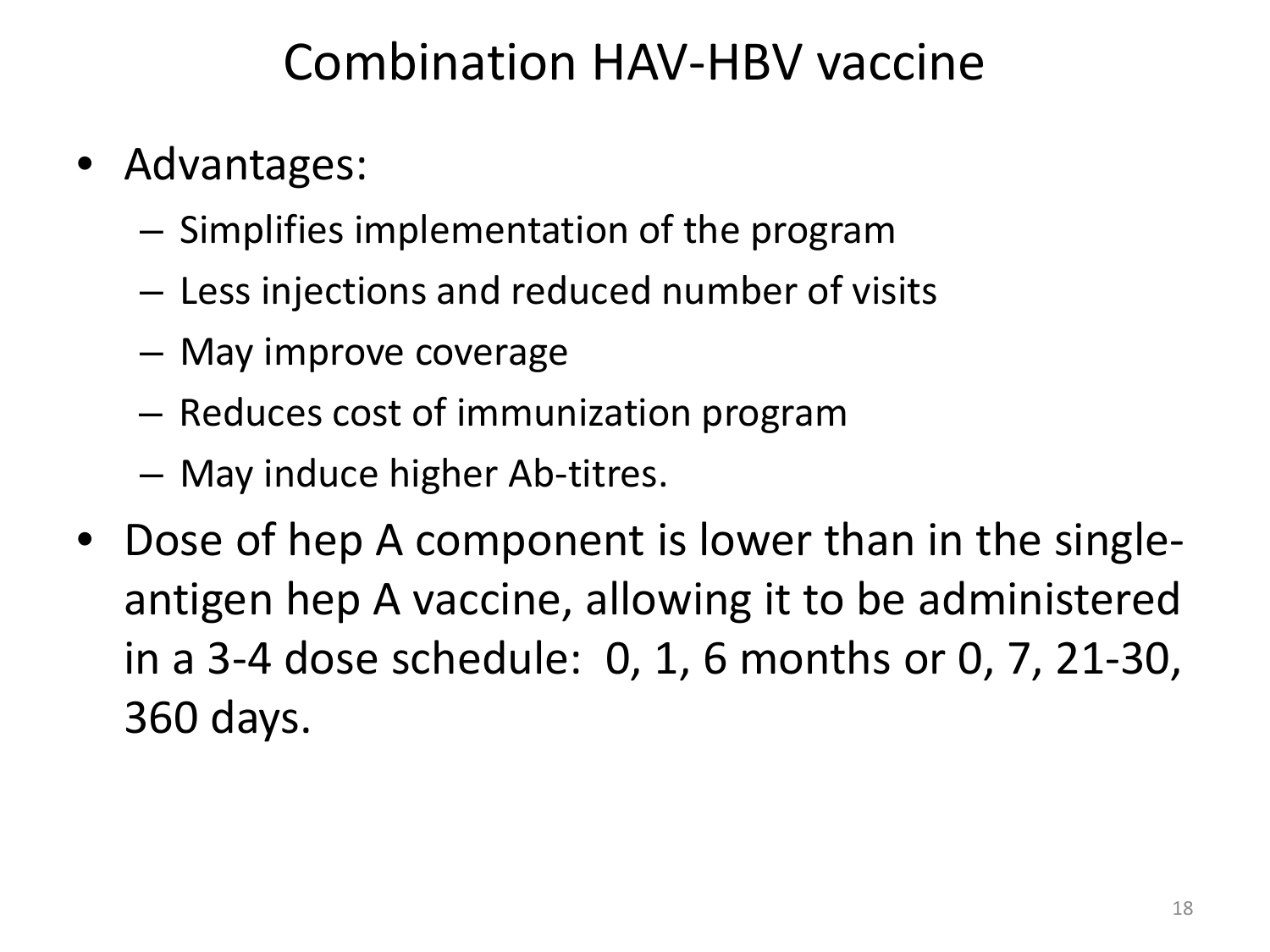# Other factors for compliance

- Feasibility study for hepatitis B vaccination among heroin users; 9 public centers for drug users (PCDU); 1175 DU enrolled; vaccination schedules 0, 1, 6 months or 0, 1, 2 months<sup>1</sup>.
	- 88% completed the vaccination series, 77% had protective anti-HBs response.
	- Completion of vaccination not influenced by schedule or by still under drug abuse treatment at the end of the series. It was strongly related to number of patients enrolled at PCDU. => importance of setting
	- Lack of sero-conversion associated with older age, 2 month vaccination schedule, HCV sero-positivity and HIV sero-positivity

1 Quaglio et al. Compliance with hepatitis B vaccination in 1175 heroin users and risk factors associated with lack of vaccine response. Addiction 2002; 97:985-992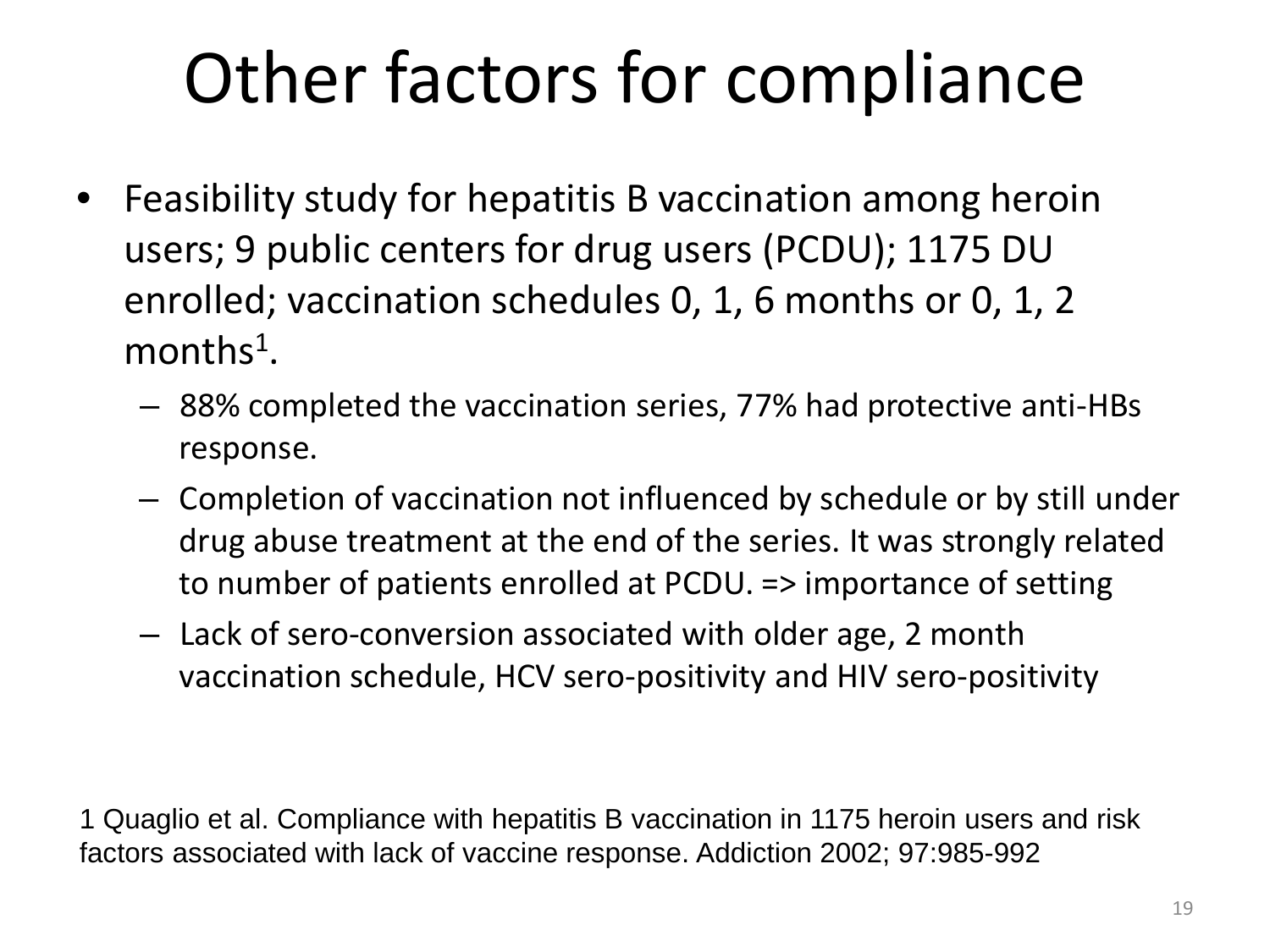### Components of a successful adult hepatitis B vaccination program $1$

- Institutional commitment to the program
- Trained and knowledgeable staff who promote the program
- Patients who are informed about hepatitis B and the health benefits of hepatitis B vaccination.
- Integrated delivery of vaccination and other services
- Protocols and standing orders
- Protected patient confidentiality
- Infrastructure that ensures vaccine administration is accessible, convenient, and flexible for patients
- Funding for vaccine

1 A comprehensive immunization strategy to eliminate transmission of hepatitis B virus infection in the US. ACIP recommendations on Immunization of adults. CDC MMWR 2006; 5:RR-16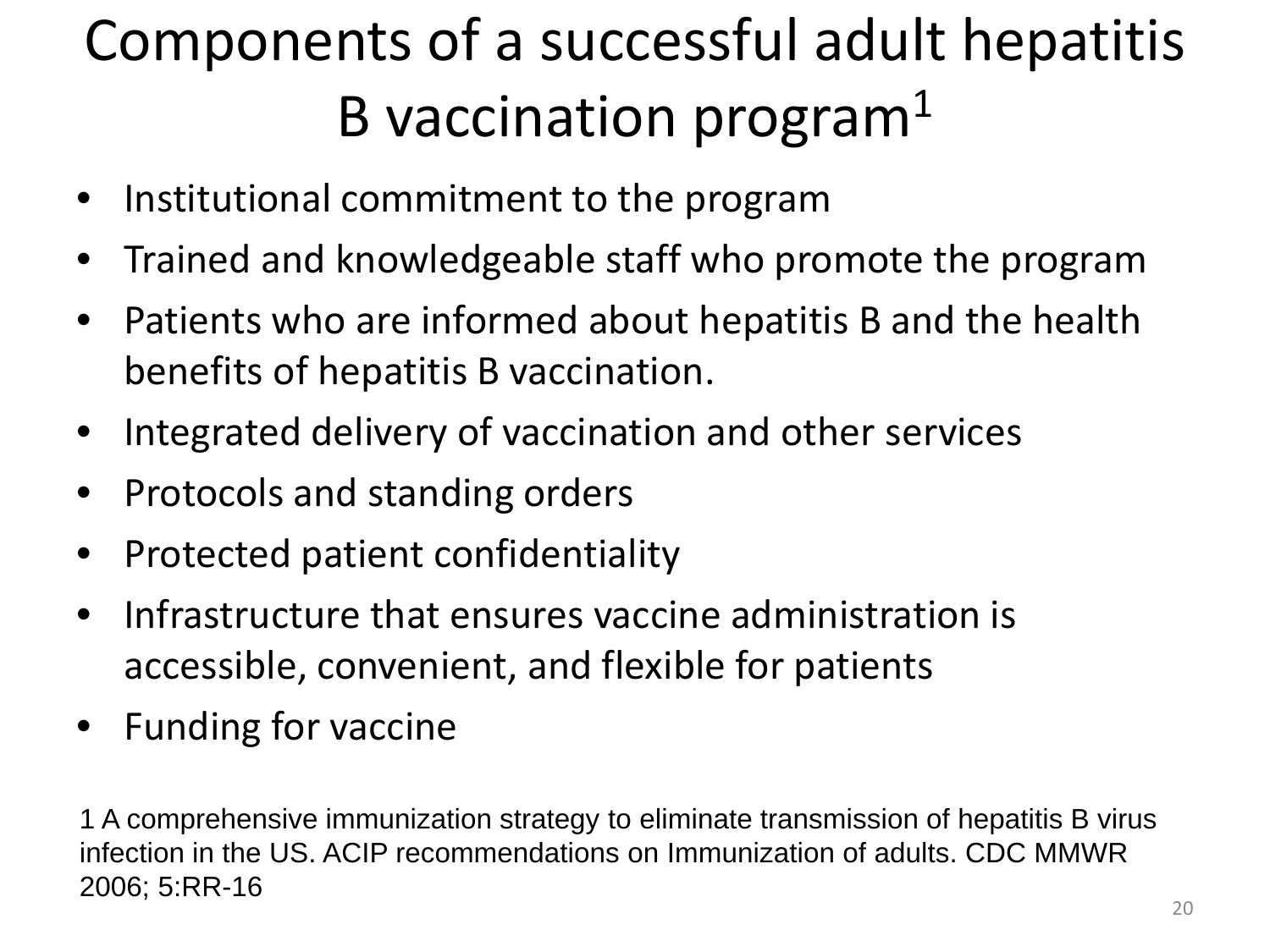### Settings in which HBV vaccination is recommended for all adults<sup>1</sup>.

- Sexually transmitted infections treatment facilities
- HIV testing and treatment
- Facilities providing drug-abuse treatment and prevention services
- Health-care settings targeting services to injection-drug users
- Correctional facilities
- Health-care settings targeting services to MSM
- Chronic-hemodialysis facilities and end-stage renal disease programs
- Institutions and nonresidential day care facilities for developmentally disabled persons.

1 A comprehensive immunization strategy to eliminate transmission of hepatitis B virus infection in the US. ACIP recommendations on Immunization of adults. CDC MMWR 2006; 5:RR-16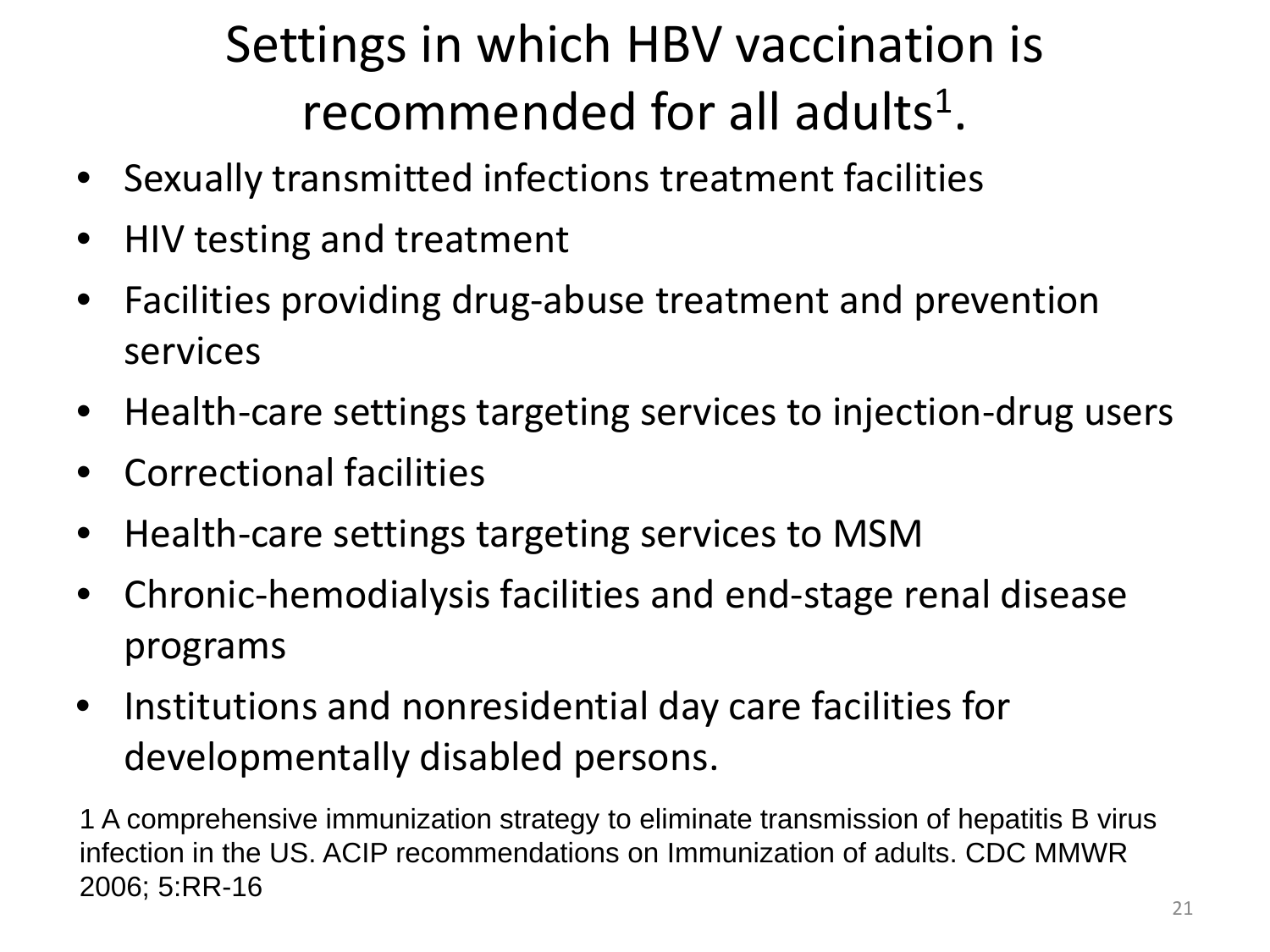# HBV vaccination in Italy<br>By the end of 2003, the first infant cohort vaccinated in 1991

reached the age (12 years) when adolescent's vaccination takes place. Thus vaccination of adolescents was stopped



Italy's priorities for the future include the maintenance of vaccination of infants, and catch-up immunization of unvaccinated

As a results of this policy of vaccination, 32 age classes (1-32 years) are at present immunized against hepatitis  $B = 95\%$  coverage including the high-risk groups/